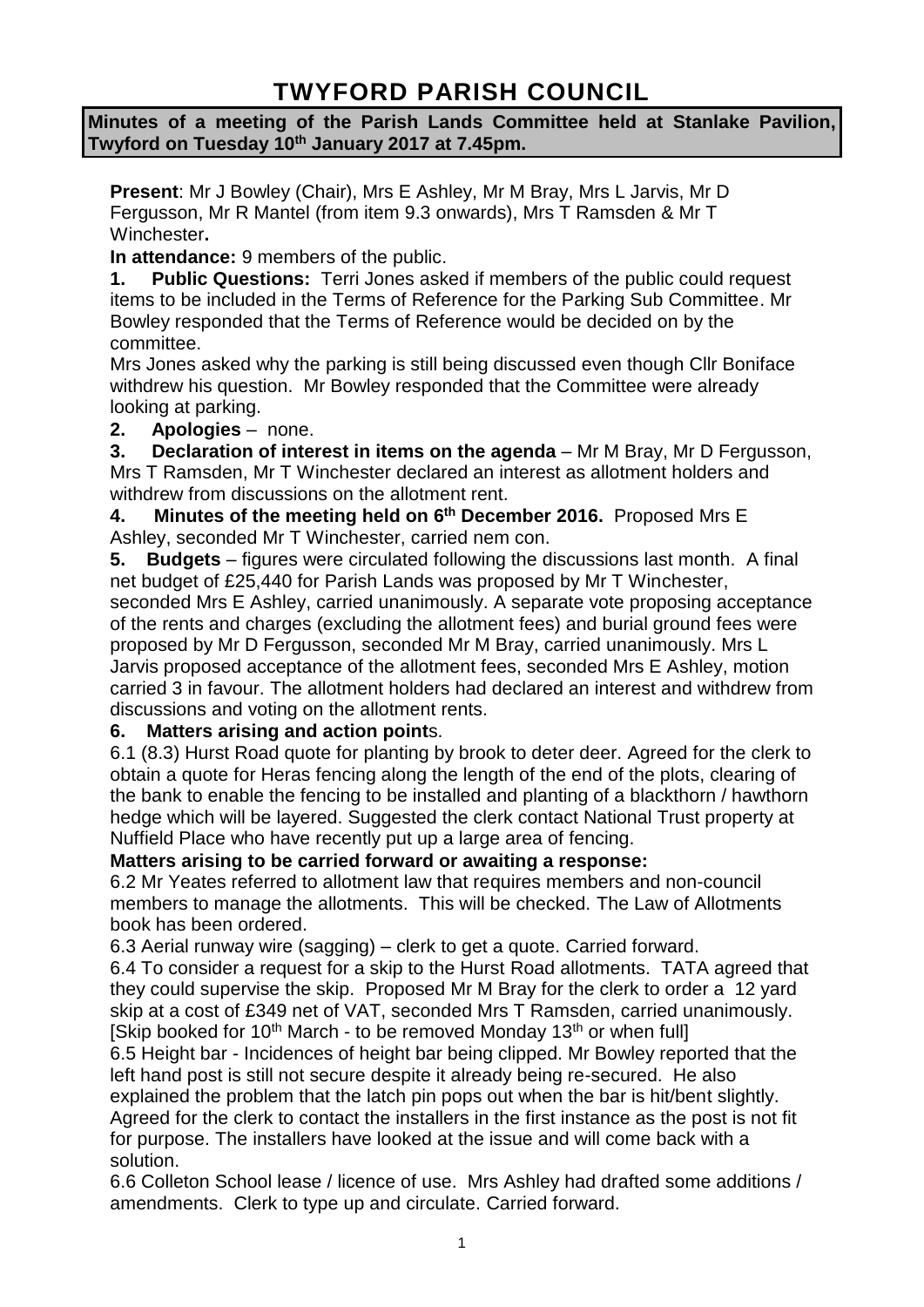# **7.0 Clerk and Village Ranger's report on Parish Lands maintenance including**:

7.1 Village Ranger – Usual leaf clearing and litter collecting. Incidents of a large amount of broken glass bottles on 19<sup>th</sup> / 20<sup>th</sup> December was reported to the Police. 7.2 Park Warden – 1 persistent offender not clearing up after their dog at Stanlake Meadow. The Park Warden is monitoring this.

7.3 Clerk's report – no items to report.

#### **8.0 Allotments.**

8.1 Hurst Rd – 15 plots available and 20 currently unpaid.

8.2 London Rd – 2 plots available and 7 unpaid.

8.3 Hurst Road update on fencing by brook to deter deer. Mr Starkie had obtained quotes for 100m (29 panels) of Heras fencing to block off the area from Orpington Close to the brook. Cost amounted to £2,970 for new panels and £1,945 for ex hire panels. Agreed to obtain 3 quotes. Mr M Bray will forward a link to the clerk for discounted Heras Fence panels.

8.4 Management of allotments – Mrs T Ramsden suggested that TATA show new allotment holders around the available plots. This was thought to be a good idea. Agreed that the clerk will maintain control of the letting of the plots. Proposed by Mrs T Ramsden that TATA will show residents around the allotment plots, seconded Mr M Bray, motion carried unanimously.

# **9.0 Millennium Garden, Jubilee Corner, Burial Ground & War Memorial.**

- 9.1 Report on cremations & burials
	- Mrs Maureen Ann Priest
- 9.2 Report on memorials none.

9.3 Twyford in bloom sign – Agreed to be a good idea. Location agreed at Jubilee Corner behind the wall, looking out onto London Road. Proposed Mrs L Jarvis, seconded Mrs T Ramsden to **RECOMMEND to Full Council** to allocate £400 for the plaque and fitting of a 'Thames and Chilterns in Bloom' sign. Motion carried unanimously.

9.4 Burial ground notice - a resident had put a notice up at the burial ground complaining about the standard of upkeep. Agreed that the Ranger should clear the leaves and fill in the mole hills. Clerk to consult the Pest Control contractors and Hurst mole catcher about the possibilities of removing the moles. Agreed for the clerk to check with the contractors that they will be collecting the grass when they take over the mowing in April.

# **10.0 Bell Corner**

# **11.0 KGVR**

11.1 Resident gate access – no further items to report.

11.2 Children's play park (toddler side) – agreed for Mrs L Jarvis and Mrs T Ramsden to consult parents on the play park plans at Happy Hours pre-school, the Youth Centre toddler group, Emma's Kitchen – Bumps and Babes group & Noah's Ark.

11.3 Request from Loddon Hall – light on Twycombe Lodge. Loddon Hall had requested that the Council consider installing a light on the side of Twycombe Lodge to add security for the Hall. It was agreed that due to the lease arrangements Loddon Hall would need to contact the Vet, who lease the building, direct.

# **12. Stanlake Meadow.**

12.1 Wildflower area – carried forward awaiting information from Stephen Loyd of FORWOOD.

[Note: Quote of £590 for annual cut / rotivate / seed]

12.2 To consider a request to lay a path in Stanlake Meadow between the Hurst Road entrance and the pavilion entrance. This would allow children to avoid walking on the narrow pavement on the Waltham Road. Clerk to obtain a ball park figure for a 1.2 or 1.5m path.